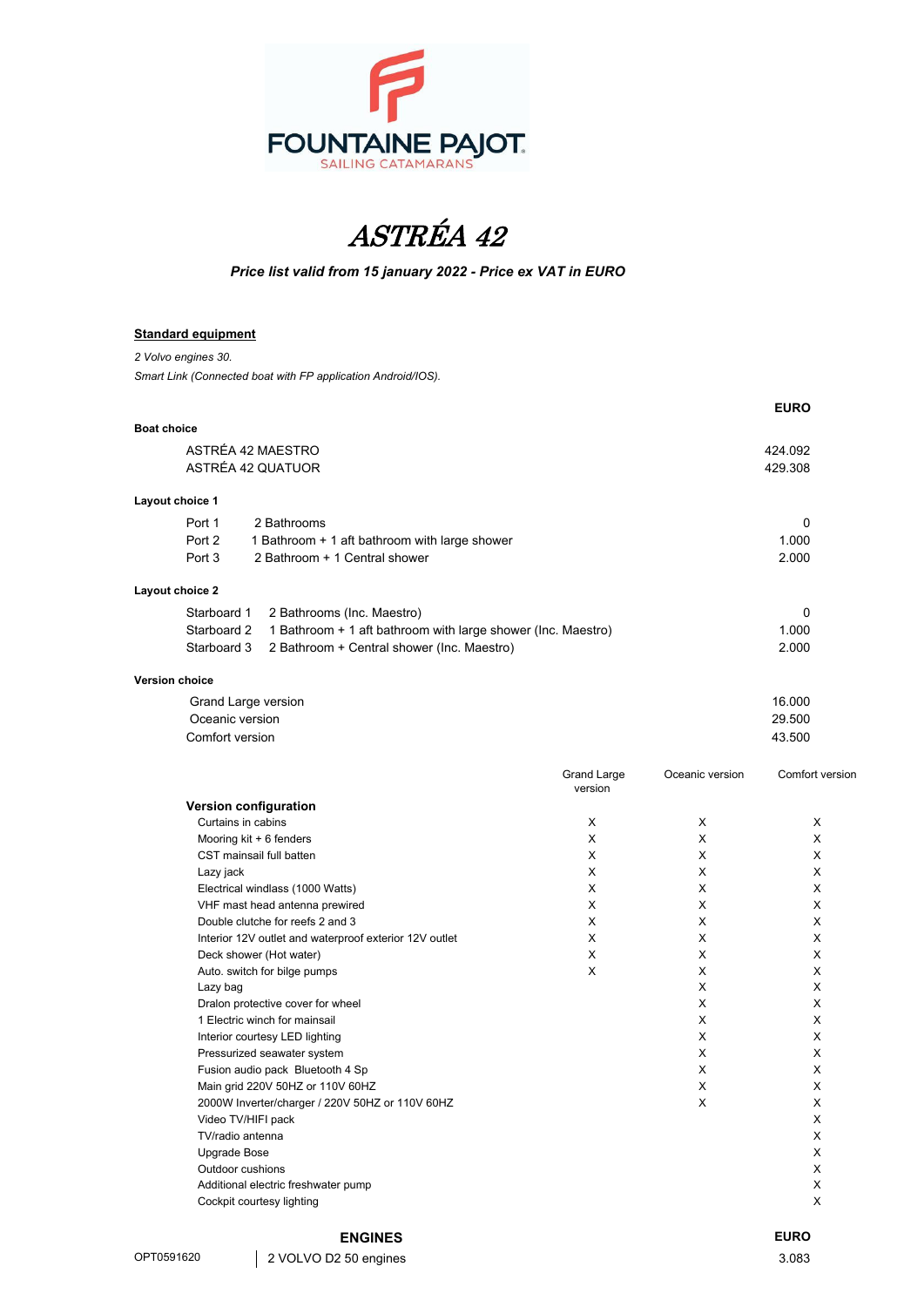| OPT0591800<br>OPT0591824 | 3-blade folding props/VOLVO 30<br>3-blade folding props/VOLVO 50            | 1.749<br>1.870 |
|--------------------------|-----------------------------------------------------------------------------|----------------|
|                          | <b>SADDLERY</b>                                                             | <b>EURO</b>    |
| OPT0593420               | Carpet hull Maestro                                                         | 1.621          |
| OPT0593430               | Carpet hull Quatuor                                                         | 1.218          |
| OPT0598012               | Papyrus fabric outdoor upholstery                                           | 1.200          |
| OPT0598023               | Grey Anthracite PVC outdoor upholstery                                      | 1.200          |
| OPT0598024               | Beige/Gris PVC outdoor upholstery                                           | 1.200          |
| OPT0598034               | Papyrus outdoor canvas                                                      | 1.200          |
| OPT0598043               | Nature PVC indoor upholstery                                                | 1.200          |
| OPT0598044               | Muscade PVC indoor upholstery                                               | 1.200          |
| OPT0598057               | Marble fabric indoor upholstery                                             | 1.200          |
| OPT0598059               | Quartz fabric indoor upholstery                                             | 1.200          |
| OPT0598060               | Ricefabric indoor upholstery                                                | 1.200          |
| OPT0598061               | Paraiba fabric indoor upholstery                                            | 1.200          |
| OPT0598062               | Tangerine fabric indoor upholstery                                          | 1.200          |
|                          | <b>EXTERIOR EQUIPMENT</b>                                                   | <b>EURO</b>    |
| OPT0592240               | Cockpit tent                                                                | 3.770          |
| OPT0592250               | Fabric closing the access to the helm station                               | 1.228          |
| OPT0592270               | Exterior window blinds for saloon                                           | 1.381          |
| OPT0592280               | Bimini for helm station                                                     | 3.214          |
| OPT0592281               | Sun awning on the foredeck saloon                                           | 1.758          |
| OPT0592290               | Enclosure for bimini helm station (Requires OPT0592280)                     | 2.277          |
| OPT0592300               | Polyester cockpit table                                                     | 800            |
| OPT0592310               | Teak cockpit table extension                                                | 1.523          |
| OPT0592350               | Outdoor cushions (cockpit + lounge deck)(Incl.Cft)                          | 7.566          |
| OPT0592355               | Outdoor foredeck cushions                                                   | 2.830          |
| OPT0592360               | Lounge deck sun awning                                                      | 2.308          |
| OPT0592510<br>OPT0592700 | Protective strip on both transoms                                           | 220            |
| OPT0592710               | 2 bow seats<br>2nd swim ladder                                              | 1.154<br>509   |
| OPT0592880               |                                                                             | 9.799          |
| OPT0592890               | Teak floor transoms/cockpit<br>Synthetic teak floor transoms and cockpit    | 8.242          |
| OPT0592900               | Additional mooring cleats                                                   | 269            |
| OPT0593140               | Gas barbecue                                                                | 1.942          |
| OPT0593180               | Gas plancha                                                                 | 1.968          |
|                          | <b>INTERIOR EQUIPMENT</b>                                                   | <b>EURO</b>    |
| OPT0593390               | Combination locking safe                                                    | 329            |
| OPT0593470               | Saloon curtains                                                             | 2.640          |
| OPT0593540               | Fitting out port forepeak                                                   | 2.921          |
| OPT0593550               | Complete fitting out stb forepeak                                           | 2.759          |
| OPT0593611               | Synthetic teak floor maestro shower                                         | 877            |
| OPT0593615               | Handrail in staircase                                                       | 339            |
| OPT0593700               | Saloon table convertible into bed                                           | 1.923          |
| OPT0593710               | Electrical multifunction table                                              | 5.502          |
|                          | <b>INTERIOR EQUIPMENT</b>                                                   | <b>EURO</b>    |
| OPT0593810               | Beds with slatted bases for 4 cabins                                        | 1.191          |
| OPT0593820               | Beds with slatted bases for 3 cabins                                        | 893            |
|                          | <b>ELECTRONIC TV AND HIFI</b>                                               | <b>EURO</b>    |
| OPT0596110               | Second VHF AIS helmstation (Req. GARMIN Pack 1, 2 ou 3)                     | 420            |
| OPT0596211               | GARMIN 1 Smart Cruising: Autopilot, VHF, AIS, GPS 8410, 2*multi GMI20       | 13.000         |
| OPT0596221               | GARMIN 2 Smart Cruising : Autopilot, VHF, AIS, 2*GPS 8410, 2*multi GMI2     | 15.600         |
| OPT0596231               | GARMIN 3 Smart Cruising : Autopilot, VHF, AIS, 2*GPS 8412/8410, 2*multi     | 16.500         |
| OPT0596295               | Forward scan Garmin PS 51-TH (Req. PACK GARMIN)                             | 2.790          |
| OPT0596430               | Radar + support + wiring                                                    | 3.030          |
| OPT0596460               | Smart Link: camera and sensors                                              | 2.200          |
| OPT0596510               | <b>GARMIN</b> autopilot remote                                              | 303            |
| OPT0596800               | TV screen (22") multimedia 16/9 with DVD player unit for 1 cabin (TV syster | 1.640          |
| OPT0596801               | TV screen (32') multimedia 16/9 Maestro cabin (TV system PAL & SECAM)       | 2.621          |
| OPT0596910               | Video TV/HIFI pack (Req. OPT0596950 and Version OCE/CFT)(incl. Cft)         | 3.589          |
| OPT0596950               | TV/radio antenna (Incl.Cft)                                                 | 746            |
| OPT0596980               | Upgrade Bose (Req. Version OCE/CFT)(Incl.Cft)                               | 1.720          |
| OPT0596990               | WIFI amplifier                                                              | 1.538          |
|                          | <b>HOUSEHOLD APPLIANCES AND COMFORT</b>                                     | <b>EURO</b>    |

OPT0593000 12V 130L Fridge (Incompatible with OPT0593010) 1.643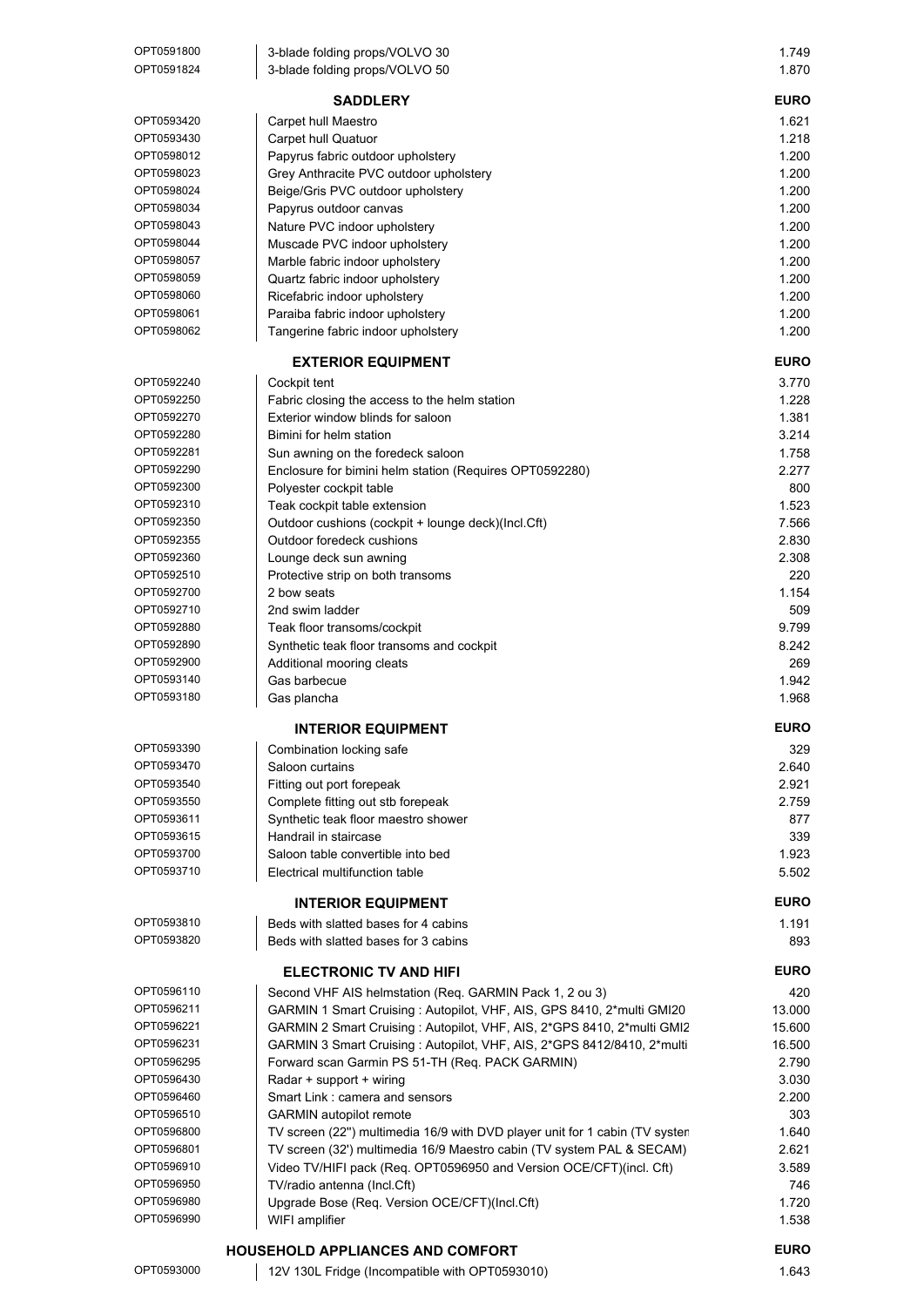| OPT0593010             | 12V 90L - 5°C cold Storage (= 23° F) (Incompatible with OPT0593000)        | 1.741                |
|------------------------|----------------------------------------------------------------------------|----------------------|
| OPT0593040             | Cockpit fridge                                                             | 1.842                |
|                        |                                                                            |                      |
| OPT0593160             | 220V Microwave oven (Req. Version OCE/CFT)                                 | 490                  |
| OPT0593170             | Gas oven                                                                   | 1.823                |
| OPT0593200             | Dishwasher 6 pers. (Req. Version OCE/CFT)                                  | 1.500                |
| OPT0593240             | Washing machine 5KG 220V for Maestro version (Req. Version OCE/CFT)        | 1.500                |
|                        |                                                                            |                      |
| OPT0594160             | 1 Electric head large bowl                                                 | 1.190                |
| OPT0594161             | One fresh water electric head (Req. OPT0595710 or OPT0595760 or OPT(       | 1.200                |
| OPT0593250             | Washer/Dryer 5KG 220V (Req.Version OCE/CFT)                                | 1.800                |
|                        |                                                                            |                      |
| OPT0595350             | 12V fan $(max 6)$                                                          | 166                  |
| OPT0595820             | Air cond. 220V 50HZ main syst.56K BTU Maestro                              | 25.128               |
| OPT0595821             | Air cond. 220V 50HZ main syst.56K BTU Quatuor                              | 24.913               |
|                        |                                                                            |                      |
| OPT0595920             | Complete heating system hulls and saloon                                   | 10.565               |
|                        |                                                                            | <b>EURO</b>          |
|                        | <b>ELECTRICITY AND LIGHTING</b>                                            |                      |
| OPT0593290             | Cockpit courtesy lighting (Incl.Cft)                                       | 1.612                |
| OPT0593320             | Mast and boom lighting                                                     | 5.940                |
| OPT0593330             | Underwater lighting 2x21 W                                                 | 2.541                |
|                        |                                                                            |                      |
| OPT0594330             | Additional electric freshwater pump (Incl. Cft)                            | 456                  |
| OPT0595021             | Additional AGM battery 150A                                                | 618                  |
| OPT0595320             | Interior 12V outlet                                                        | 127                  |
|                        |                                                                            |                      |
| OPT0595480             | Solar panels 4X90/100 W                                                    | 4.007                |
| OPT0595620             | 9KW 220V 50HZ genset (Req. Version OCE/CFT)                                | 18.500               |
| OPT0595710             | Watermaker 12V 60L/h at low consumption                                    | 10.621               |
|                        |                                                                            |                      |
| OPT0595760             | Watermaker 180L/h 50HZ (Req. Version OCE/CFT and OPT0595620)               | 13.046               |
|                        | <b>NAVIGATION</b>                                                          | <b>EURO</b>          |
| OPT0591000             | Off shore sails                                                            | 18.005               |
|                        |                                                                            |                      |
|                        | <b>NAVIGATION</b>                                                          | <b>EURO</b>          |
|                        |                                                                            |                      |
| OPT0591250             | Gennaker                                                                   | 4.776                |
| OPT0591310             | Carbon mast                                                                | 58.749               |
| OPT0591350             | PROFURL genoa furler                                                       | 1.000                |
|                        |                                                                            |                      |
| OPT0591370             | Automatic mainsail HOOK                                                    | 1.000                |
| OPT0591450             | Bowsprit and gear for gennaker                                             | 5.733                |
| OPT0592000             | Add. windlass control chain counter                                        | 579                  |
|                        |                                                                            |                      |
| OPT0592420             | Electric platform (maximum load 150kg)                                     | 16.192               |
| OPT0592600             | Antifouling, epoxy primer                                                  | 3.234                |
| OPT0592950             | 1 Electric winch for genoa sheet                                           | 2.014                |
| OPT0592960             |                                                                            |                      |
|                        | Electric davit winch                                                       | 2.000                |
|                        | <b>60HZ OPTIONS</b>                                                        | <b>EURO</b>          |
| OPT0592525             | Rub rail                                                                   | 1.808                |
|                        |                                                                            |                      |
| OPT0593130             | Pre-installation of washing machine 60hz Maestro (Reg. OPT0595510)         | 798                  |
| OPT0594220             | 110V Water heater (Req. Version OCE/CFT)                                   | 300                  |
| OPT0594620             | US standard gas installation                                               | 1.200                |
|                        |                                                                            |                      |
| OPT0595630             | 11KW 110V/60HZ genset (Req. Version OCE/CFT)                               | 19.300               |
| OPT0595770             | Watermaker 180L/h 60HZ (Req. OPT0595621 or OPT0595630)                     | 13.063               |
| OPT0595830             | Air cond. 110V 60HZ main syst. 56K BTU Maestro                             | 25.419               |
|                        |                                                                            |                      |
| OPT0595831             | Air cond. 110V 60HZ main syst. 56K BTU Quatuor                             | 25.166               |
| OPT0596111             | Second VHF AIS helmstation US channels (Req. GARMIN Pack 1, 2 ou 3)        | 420                  |
| OPT0596170             | VHF US channels (Req. Garmin Pack 1, 2 or 3)                               | 450                  |
| OPT0596810             |                                                                            | 3.755                |
|                        | Pre installation of an video pack for saloon without TV (Req. OPT0596950 a |                      |
| OPT0596811             | Pre installation of NTSC TV for the maestro cabine                         | 2.189                |
| OPT0596812             | Pre installation of NTSC TV for 1 cabine                                   | 1.369                |
|                        |                                                                            |                      |
|                        |                                                                            |                      |
|                        | <b>SAFETY</b>                                                              |                      |
| OPT0597000             | Safety equipment without life raft                                         | <b>EURO</b><br>3.055 |
| OPT0597020             |                                                                            | 1.884                |
|                        | Minimum safety kit                                                         |                      |
| OPT0597030             | Chain + 20KG Anchor                                                        | 794                  |
| OPT0597100             | MP6 container life raft                                                    | 1.650                |
| OPT0597140             | MP10 container life raft                                                   | 2.000                |
| OPT0597970             | Hypalon Dinghy 3.4m & 15HP engine                                          | 8.367                |
|                        |                                                                            |                      |
|                        | <b>DELIVERY SERVICES</b>                                                   | <b>EURO</b>          |
| OPT0591420             |                                                                            |                      |
|                        | Mast in 2 parts                                                            | 1.200                |
| OPT0599000             | Boat preparation                                                           | 12.327               |
| OPT0599010             | Ex-factory                                                                 | 1.033                |
| OPT0599011             |                                                                            | 2.600                |
|                        | On board training                                                          |                      |
| SRV059101<br>SRV059104 | Exportation<br>US Export / Import documentation                            | 406<br>884           |